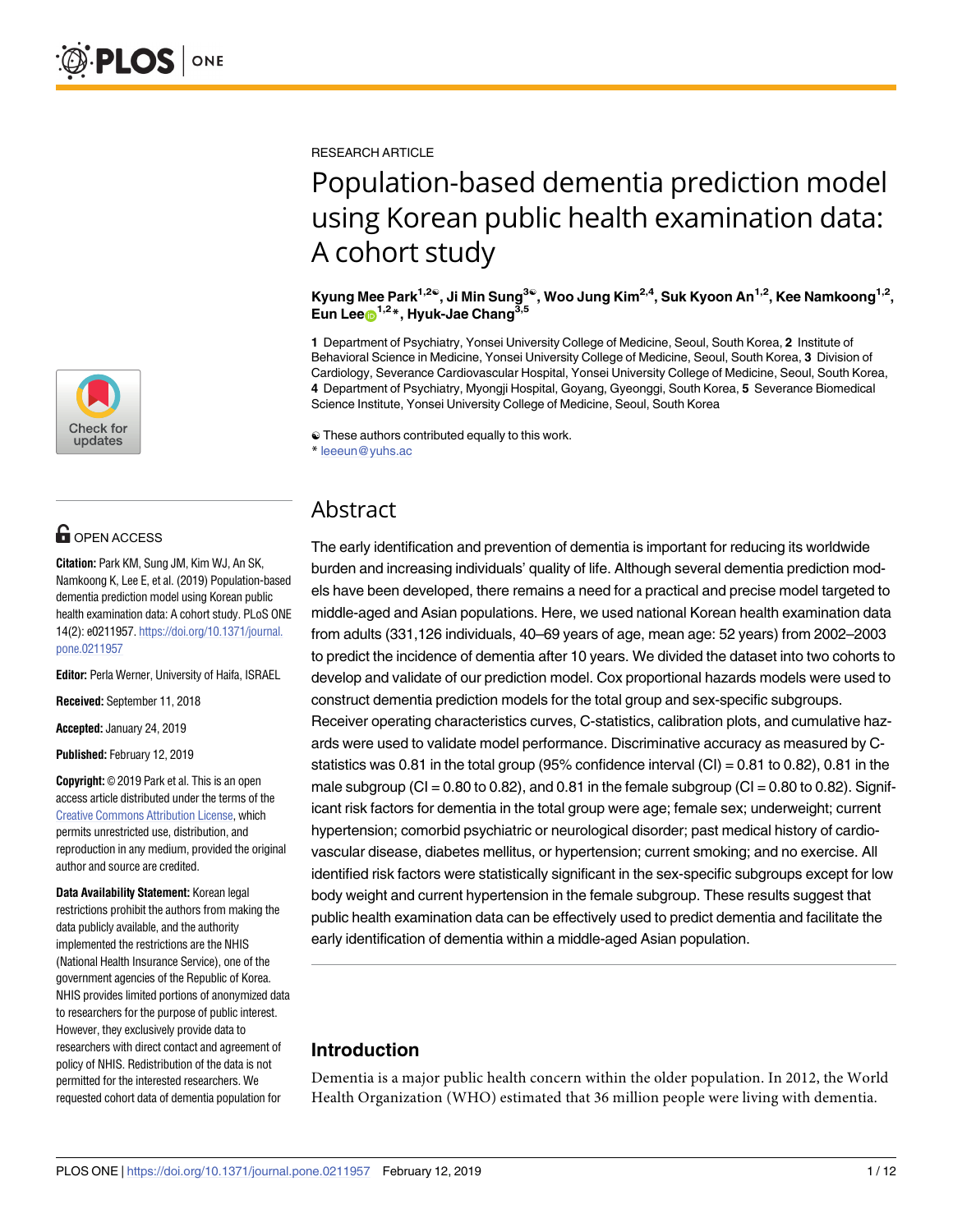<span id="page-1-0"></span>

the purpose of public interest which is providing information about primary and secondary prevention of dementia by the dementia prediction model (No. NHIS-2017-2-279). We made our request to NHIS by stating our purpose of research and agreement of their policies. All interested researchers can request NHIS data by accessing the following URL: [https://nhiss.nhis.or.kr/bd/ab/](https://nhiss.nhis.or.kr/bd/ab/bdaba021eng.do) [bdaba021eng.do.](https://nhiss.nhis.or.kr/bd/ab/bdaba021eng.do) Requests for data access may also be sent to Haeryoung Park, Information analysis department, Big data operation room, NHIS. Tel: +82-33-736-2430. E-mail: [lumen77@nhis.or.kr](mailto:lumen77@nhis.or.kr).

**Funding:** This research was supported by the Leading Foreign Research Institute Recruitment Program (No. 2012027176 to H. Chang) and the Basic Science Research Program (No. 2017R1A2B3008214 to E. Lee) through the National Research Foundation of Korea funded by the Ministry of Science, ICT, and Future Planning, and the Korean Mental Health Technology R& Project, Ministry of Health & Welfare, Republic of Korea [HM15C0995 to E. Lee]. The funders plays no role in study design, data collection and analysis, decision to publish, or preparation of the manuscript.

**Competing interests:** The authors have declared that no competing interests exist.

With demographic changes and longer life expectancies, more than 115 million people are expected to have dementia by 2050. At this rate, the total cost of the disease will rise from €515 billion to €16 trillion per year [\[1](#page-9-0)]. At the individual level, dementia shortens life expectancy and decreases quality of life. Dementia is estimated to contribute 11.2% of years lived with disability among individuals *>*60 years of age compared with 9.5% for stroke and 5.0% for cardiovascular disease [[2\]](#page-10-0).

Research on dementia treatment, including that for Alzheimer's dementia (AD), has made remarkable progress, but treatment efficacy is still limited [[3\]](#page-10-0). Thus, the early identification of individuals at a high risk of dementia and correction of modifiable risk factors are crucial. About one-third of cases of AD, which is the most frequent type of dementia, is attributable to modifiable risk factors [[4](#page-10-0)]. It is assumed that a 10–25% reduction in modifiable risk factors could prevent 3 million cases of AD, and delaying the onset of dementia by 1 year could lower the incidence of dementia by more than 9 million over the next 40 years [[5](#page-10-0)]. There is also a close relationship between AD and vascular dementia (VD), which is the second most common type of dementia [\[6,7](#page-10-0)]. Epidemiological studies show that AD and VD share common risk factors such as hypertension, diabetes mellitus, smoking, hypercholesterolemia, and age [\[8–10\]](#page-10-0). Pathological studies also suggest overlap between AD and vascular pathology in older adults with dementia [\[11,12](#page-10-0)]. Therefore, the development of a prediction model for all-cause dementia, including both AD and VD, could have several practical benefits.

Some existing dementia prediction models use clinic-based criteria to detect mild cognitive impairment, whereas others use more comprehensively constructed algorithms including information such as demographic (e.g., age, sex, education) and health-related (e.g., comorbid diseases, laboratory data, lifestyle information) characteristics [[13](#page-10-0)]. Such models can be broadly categorized into demographic-only models, cognitive-based models, health risk models, risk models using genetic information, and multi-variable models [\[14\]](#page-10-0). Although prediction models using genetic or neuroimaging data can be particularly informative [\[15,16](#page-10-0)], they are too expensive for primary prevention.

Also, most existing dementia prediction models are designed for an older population *>*65 years of age. Around 60–70% of aging-related dementia is usually diagnosed after the age of 65 [\[17\]](#page-10-0), but the disease process may start much earlier. To allow early identification of high-risk individuals and modification of risk factors, dementia prediction models must be developed for a mid-life population. Furthermore, few existing prediction models target Asian populations, especially Koreans. Therefore, we sought to develop a practical and precise dementia prediction model for a Korean middle-aged population.

In South Korea, the National Health Insurance Service (NHIS) conducts a health examination for all citizens *>*40 years of age every 2 years. The NHIS stores all health examination data and national records of medical utilization and prescriptions for billing purposes. For research purposes, the NHIS constructs the Health Screening Cohort (NHIS-HEALS) dataset through anonymization [\[18\]](#page-10-0). More than 500,000 randomly sampled individuals are included in NHIS-HEALS, representing 10% of the entire Korean population. The objective of this study was to develop a dementia prediction model using health examination data from NHIS-HEALS for middle-aged Koreans.

## **Materials and methods**

#### **Study population and sample selection**

We used baseline NHIS-HEALS data from the years 2002 and 2003. As our primary outcome was the incidence of all-cause dementia, we identified the following medical diagnostic codes according to the International Classification of Diseases  $10^{th}$  edition (ICD-10): dementia in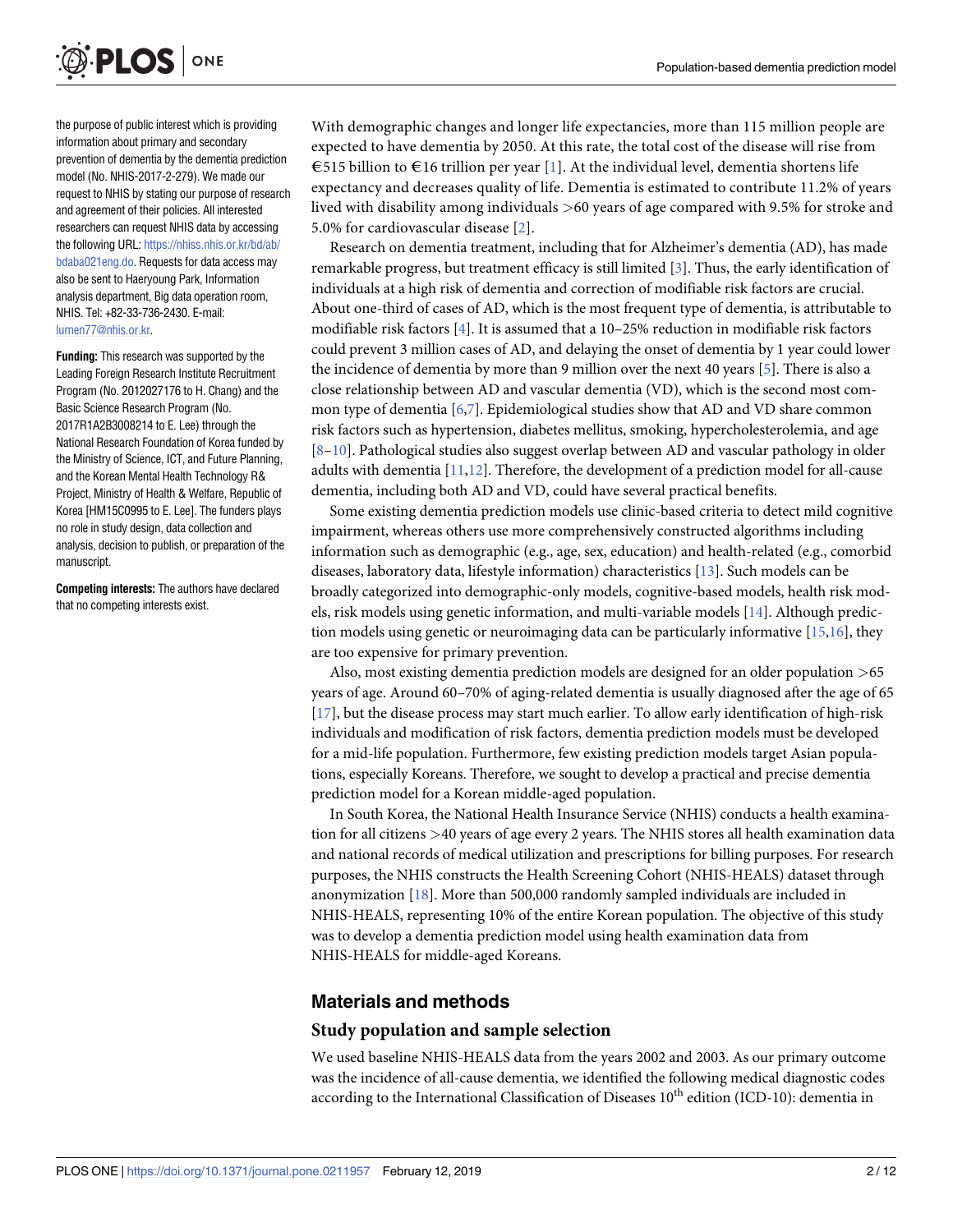<span id="page-2-0"></span>Alzheimer's disease (F00), vascular dementia (F01), dementia in Pick's disease (F02), unspecified dementia (F03), and Alzheimer's disease (G30). We selected these codes as our target variable and excluded cases with codes for dementia at baseline.

A total of 473,036 individuals (259,259 males and 213,777 females) between the ages of 40 and 69 years with no history of any dementia at baseline were included. We included the following variables in our analysis: age, sex, body mass index (BMI), systolic blood pressure (SBP), diastolic blood pressure (DBP), fasting blood glucose, past medical history (i.e., cardiovascular disease, diabetes, or hypertension), current comorbid psychiatric or neurologic disorders, current smoking, and exercise. After reviewing previous studies on risk factors for dementia, these variables were chosen by expert psychiatrists (SK An, K Namkoong, and E Lee). Explanatory variables, including height, weight, SBP, and DBP, were obtained directly from the health examination. Other variables, including age, medical history, smoking, and exercise, were obtained from questionnaires administered during the health examination. BMI was calculated as weight in kilograms divided by the square of height in meters. In addition, we obtained information on comorbid psychiatric or neurologic diseases in NHIS-HEALS at baseline. We excluded individuals with a diagnosis of dementia at baseline or who died within the first 2 years of observation.

For construction of a dementia prediction model, we divided the baseline data into two datasets: a development (70%) and a validation (30%) dataset. The development dataset was used to fit the parameters of classifiers to establish a prediction model. Validation datasets were used to assess the accuracy of the final model. We used simple random sampling to divide the two datasets regardless of the occurrence of dementia (Fig 1). For missing data, the mean imputation was used for the whole study sample at every time they gathered by using SAS MI (multiple imputation) procedure [[19](#page-10-0)]. This study was approved by the Institutional Review Board of the National Cancer Center, Korea (IRB No. 4-2016-0383). The need for participant consent was waived by the ethics committee because this study involved routinely collected medical data that were anonymously managed at all stages, including data cleaning and statistical analysis.

#### **Statistical analysis and prediction model development**

The primary outcome of this study was the incidence of all-cause dementia including dementia in Alzheimer's disease (F00), vascular dementia (F01), dementia in Pick's disease (F02),



<https://doi.org/10.1371/journal.pone.0211957.g001>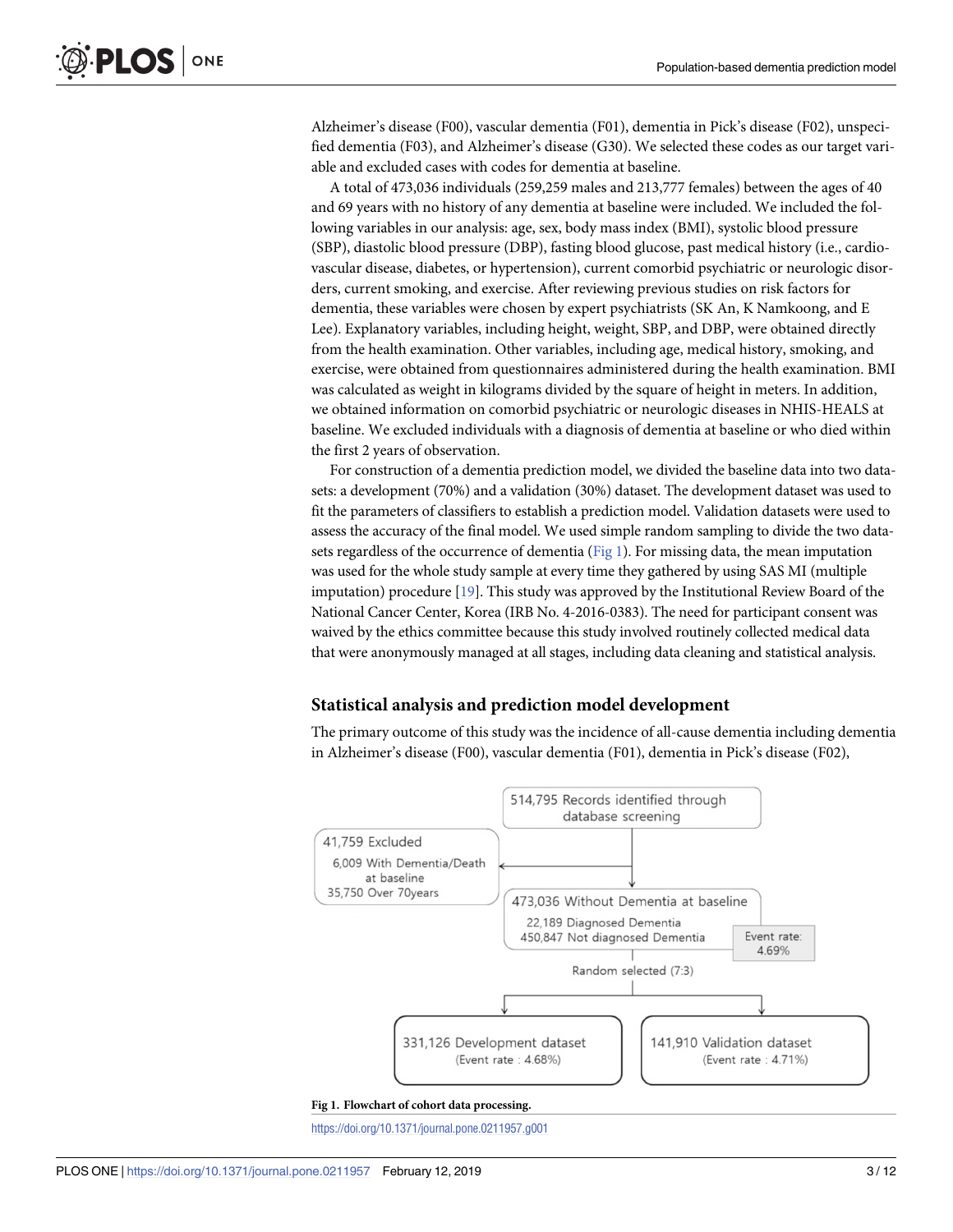unspecified dementia (F03), or Alzheimer's disease (G30). We defined this event as occurring when an individual was first diagnosed with dementia corresponding to an ICD-10 code. We followed individuals from the first health examination date during the baseline period (2002– 2003) until December 31, 2013. The time to event was defined as the time from the first examination date to the diagnosis date. If an individual was not diagnosed with dementia during the follow-up period, the time to event was defined as the time from the first examination date to the most recent date among the last health examination date, the last hospital visit date, and the date of death. Cases of loss to follow up or death without a dementia diagnosis were considered as cases without a dementia event, and were censored.

Cox proportional hazards models were used to construct the total and sex-specific subgroup models using baseline data. The time to event was  $10.24 \pm 1.73$  years (mean  $\pm$  standard deviation) in the total group,  $10.26 \pm 1.78$  years in the male subgroup, and  $10.21 \pm 1.66$  years in the female subgroup in the development cohort and  $10.23 \pm 1.73$  years in the total group, 10.26  $\pm$  1.79 years in the male subgroup, and 10.20  $\pm$  1.67 years in the female subgroup in the validation cohort.

Explanatory variables included age (5 years), sex (male or female), BMI (underweight: BMI *<* 18.5, normal: 18.5 � BMI *<* 23, overweight: 23 � BMI *<* 25, obese: BMI � 25 hypertension (normotensive: SBP *<* 120mmHg and DBP *<* 80mmHg, prehypertensive: 120mmHg � SBP *<* 140mmHg and 80mmHg � DBP *<* 90mmHg, hypertensive I: 140mmHg � SBP *<* 160 mmHg and 90 mmHg � DBP *<* 100 mmHg, hypertensive II:  $SBP \geq 160$  mmHg and  $DBP \geq 100$  mmHg), current smoking status (currently smoking or has smoked *>*100 cigarettes in their life), regular exercise (*>*30 minutes a week), past medical history (cardiovascular disease, diabetes mellitus, or hypertension), and comorbid psychiatric or neurologic disorders. Comorbid psychiatric disorders included the following diagnoses: organic amnesic syndrome not induced by alcohol or other psychoactive substances (F04), delirium not induced by alcohol or other psychoactive substances (F05); other mental disorders due to brain damage and dysfunction or to physical disease (F06); personality and behavioral disorders due to brain disease, damage, or dysfunction (F07); unspecified organic or symptomatic mental disorders (F09); schizophrenia, schizotypal, or delusional disorders (F2x); mood (affective) disorders (F3x); mental retardation (F7x); and disorders of psychological development (F8x). Neurologic disorders included the following diagnoses: inflammatory diseases of the central nervous system (G0x), systemic atrophies primarily affecting the central nervous system (G1x), extrapyramidal and movement disorders (G2x), other degenerative diseases of the nervous system not elsewhere classified (G31), other degenerative disorders of the nervous system in diseases classified elsewhere (G32), multiple sclerosis (G35), other acute disseminated demyelination (G36), other demyelinating diseases of the central nervous system (G37), and episodic and paroxysmal disorders (G4x).

Cases with missing variables were included in analysis using the fully conditional specification (FCS) method, a multiple imputation algorithm, to compensate for the missing values. Because the FCS approach imputes data on a variable-by-variable basis by specifying an imputation model per variable, this allows tremendous flexibility in creating multivariate models.

To develop the dementia prediction model, Cox proportional hazards regression was performed to analyze the onset of dementia. The probability of dementia (P) at t years for an individual with K risk factors was estimated as follows:

$$
P = 1 - S(t)^{\exp(f[x,M])} f(x.M) = \beta_1(x_1 - M_1) + \ldots + \beta_0(x_p - M_p),
$$

where S(t) is the survival rate at the mean value of the risk factor at 10 years,  $\beta_1 \cdots \cdots \beta_n$  are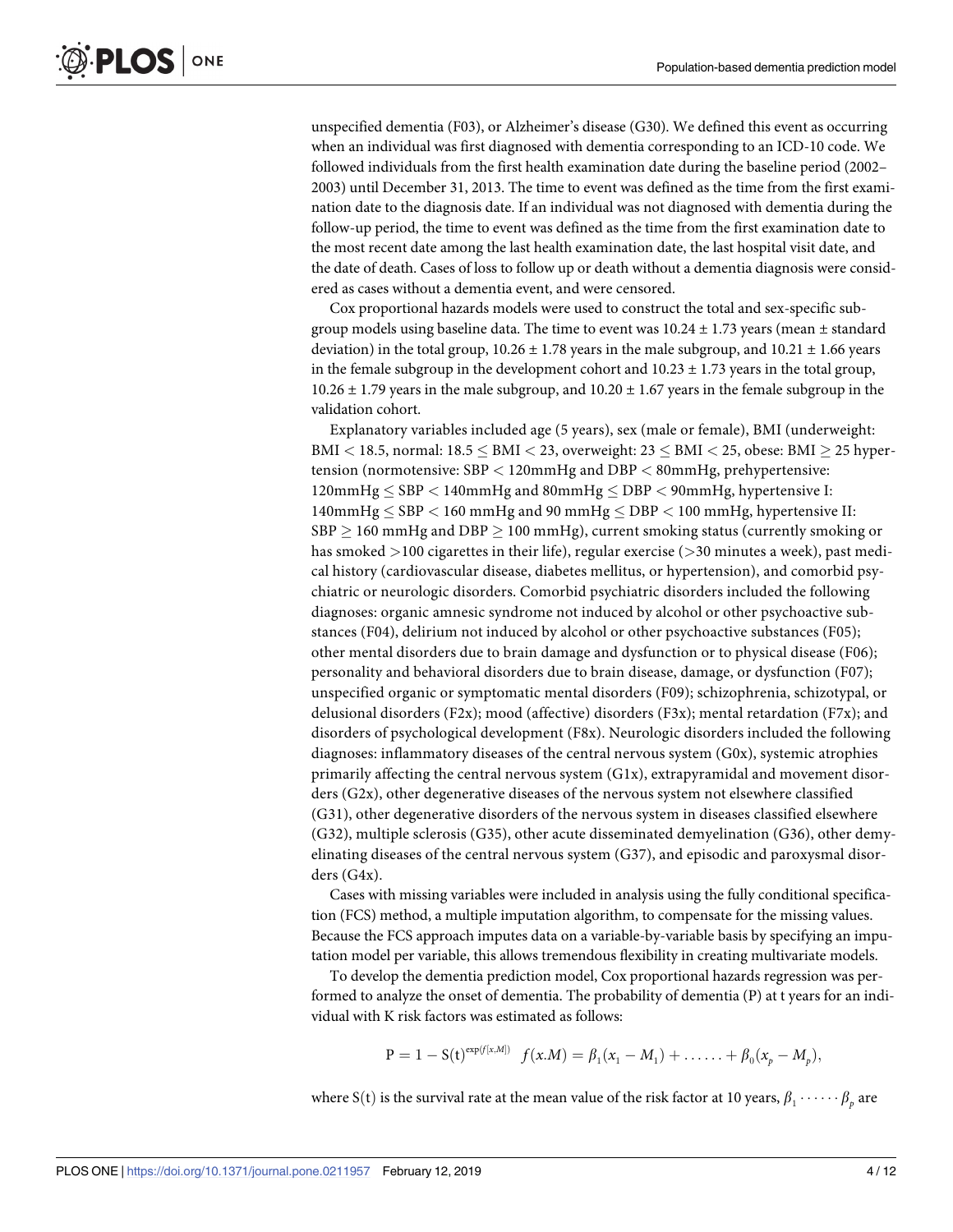<span id="page-4-0"></span>the regression coefficients,  $x_1 \cdot \cdot \cdot \cdot \cdot x_p$  represent an individual's risk factors at baseline, and  $M_1 \cdot \cdot \cdot \cdot \cdot M_n$  are the mean values of the risk factors in NHIS-HEALS.

To validate the dementia prediction model, we evaluated model performance by measuring its ability to discriminate between event and non-event cases using receiver operating characteristic (ROC) curves, C-statistics, calibration plots, and cumulative hazards. ROC curves and C-statistics were used to evaluate the ability of the model to predict a binary outcome [[20\]](#page-10-0). We performed discrimination analysis of the model to assess its performance. We also used bootstrap method for the calculation of area under the cover (AUC) to estimate corresponding confidence intervals. Calibration plot is a method about the estimated probabilities and meant to present how well the classifier is calibrated [[21](#page-10-0)]. In this study, it was used to determine the similarity of the actual target variable to the predicted variable [[22](#page-10-0)]. Hosmer-Lemeshow (H-L) tests were used for calibration, which was performed by splitting the observations into five equal-sized risk groups and comparing the observed proportions of event outcomes to the mean predicted proportions of events within each group [[23](#page-10-0)]. Lastly, we calculated cumulative hazards for the five risk groups divided by their prediction probabilities. All statistical analyses were performed using SAS 9.4 (SAS Institute, North Carolina, USA) and R version 3.4 (The R Foundation for Statistical Computing, Vienna, Austria).

#### **Results**

[Table](#page-5-0) 1 shows baseline characteristics of the development cohort from NHIS-HEALS (40–69 years of age), including the total group and sex-specific subgroups. Of the total 331,126 individuals (181,500 males and 149,626 females) in the development cohort, 15,501 (6,664 males and 8,837 females) were diagnosed with dementia, with an event rate of 4.7% (3.7% for males and 6.0% for females) during 10 years of follow up (S1 [Table\)](#page-9-0). Baseline characteristics of the validation cohort, including the total group and sex-specific subgroups, are shown in S2 [Table](#page-9-0). All characteristics exhibited significant sex differences in both the development and validation cohorts.

We calculated hazard ratios for dementia for the total group ([Table](#page-6-0) 2) and sex-specific subgroups (S3 [Table\)](#page-9-0) to construct prediction models using Cox proportional hazards regression analysis. ROC curves for the total group and sex-specific subgroups are presented in [Fig](#page-7-0) 2. Discriminative accuracy measured by C-statistics was 0.81 for the total group (95% confidence interval (CI) = 0.81 to 0.82), 0.81 for the male subgroup (CI = 0.80 to 0.82), and 0.81 in the female subgroup (CI =  $0.80$  to  $0.82$ ). Further discrimination analyses can be seen in S4 [Table](#page-9-0). Concordance measured by AUC of 1000 times of bootstrap-estimated value was 0.81 for the total group (CI =  $0.81$  to  $0.81$ ),  $0.81$  for the male subgroup (CI =  $0.81$  to  $0.81$ ),  $0.81$  for the female subgroup ( $CI = 0.81$  to 0.81). H-L tests for the calibration plots were performed for the total group and sex-specific subgroups [\(S1](#page-9-0) and [S2](#page-9-0) Figs). We also calculated cumulative hazard ratios for five risk groups (S3 [Fig\)](#page-9-0).

Our prediction model identified the following risk factors for dementia in the total group: age; female sex; underweight (BMI < 18.5); current hypertension (SBP  $\geq$  120 mmHg and  $DBP \geq 80$  mmHg); any comorbid psychiatric or neurological disorder; any past medical history of cardiovascular disease, diabetes mellitus, or hypertension; current smoking; and no exercise [\(Fig](#page-8-0) 3). In the male subgroup, all identified risk factors in the total group analysis were statistically significant (S4 [Fig\)](#page-9-0). Although the hazard ratios in the female subgroup were similar to those in the total and male subgroups, underweight and current hypertension did not reach statistical significance (S4 [Fig](#page-9-0)).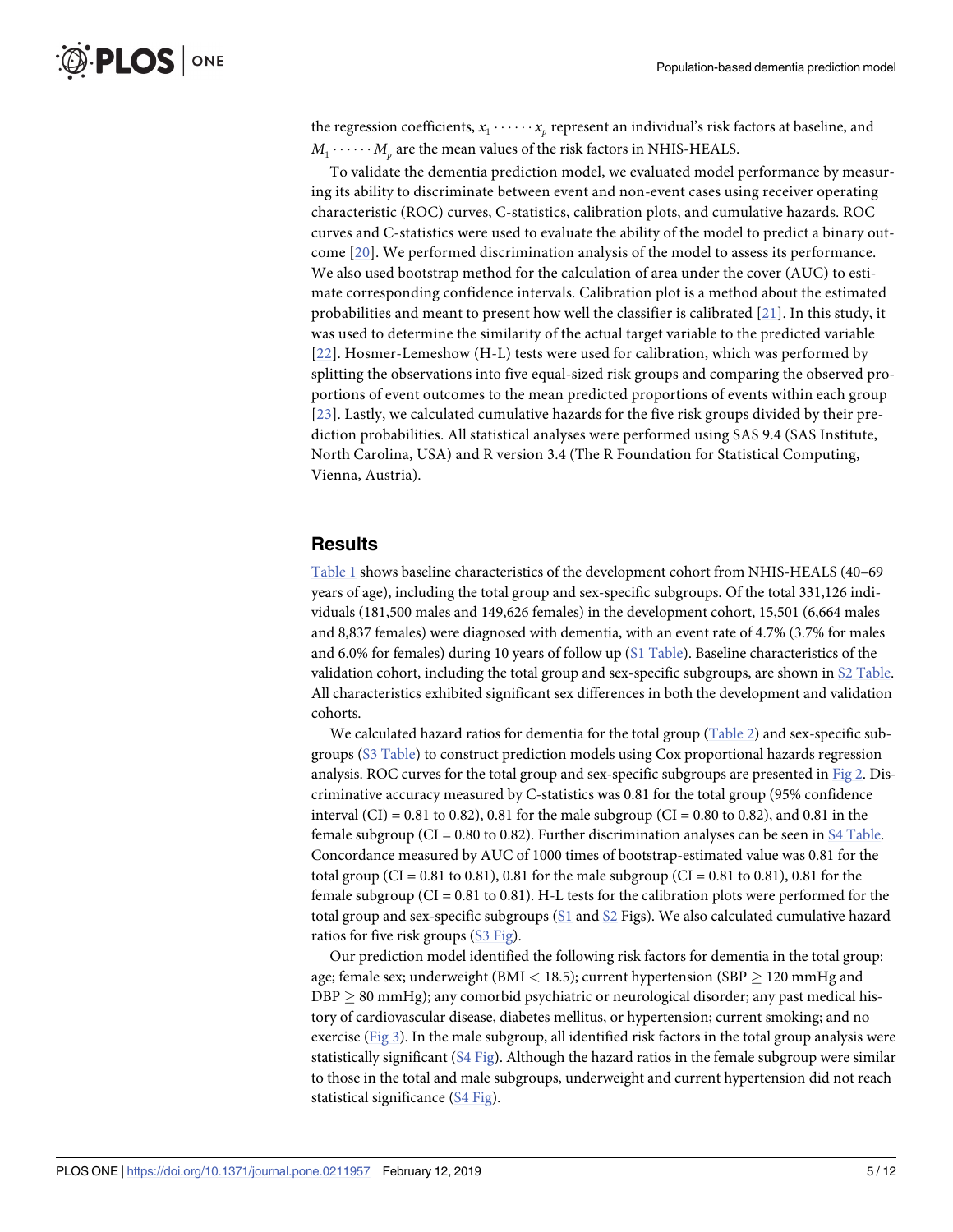<span id="page-5-0"></span>

| Variable<br>Duration of follow up, years<br>Age, years |                                                                        | Total<br>$(n = 331, 126)$ | Males<br>$(n = 181,500)$<br>$10.39 \pm 1.60$<br>$50.84 \pm 8.03$ | <b>Females</b><br>$(n = 149,626)$<br>$10.35 \pm 1.46$<br>$52.11 \pm 8.21$ | p-value<br>< 0.0001<br>< 0.0001 |
|--------------------------------------------------------|------------------------------------------------------------------------|---------------------------|------------------------------------------------------------------|---------------------------------------------------------------------------|---------------------------------|
|                                                        |                                                                        | $10.37 \pm 1.54$          |                                                                  |                                                                           |                                 |
|                                                        |                                                                        | $51.41 \pm 8.13$          |                                                                  |                                                                           |                                 |
| BMI, $n$ $(\%)$                                        | Underweight $(<18.5)$                                                  | 6,554(1.98)               | 3,585(1.98)                                                      | 2.969(1.98)                                                               | < 0.0001                        |
|                                                        | Normal $(18.5 \le n \le 23)$                                           | 115,736 (34.95)           | 60,069 (33.10)                                                   | 55,667 (37.32)                                                            | < 0.0001                        |
|                                                        | Overweight $(23 \le n \le 25)$                                         | 90,804 (27.42)            | 51,569 (28.41)                                                   | 39,235 (26.22)                                                            | < 0.0001                        |
|                                                        | Obese $($ >25 $)$                                                      | 118,032 (35.65)           | 66,277 (36.52)                                                   | 51,755 (34.59)                                                            | < 0.0001                        |
| Hypertension, n (%)                                    | Normotensive<br>$(SBP < 120$ and $DBP < 80$ )                          | 85,906 (25.94)            | 36,892 (20.33)                                                   | 49,014 (32.76)                                                            | < 0.0001                        |
|                                                        | Prehypertensive<br>$(120 \leq$ SBP $< 140$ and<br>80 < DBP < 90        | 179,989 (54.36)           | 104,097 (57.35)                                                  | 75,892 (50.72)                                                            | < 0.0001                        |
|                                                        | Hypertensive I<br>$(140 \leq \mathrm{SBP} < 160$ and<br>90 < DBP < 100 | 52,860 (15.96)            | 32,787 (18.06)                                                   | 20,073 (13.42)                                                            | < 0.0001                        |
|                                                        | Hypertensive II<br>$(SBP > 160$ and $DBP > 100$ )                      | 12,371 (3.74)             | 7,724 (4.26)                                                     | 4,647(3.11)                                                               | < 0.0001                        |
| Known past history, n (%)                              | Cardiovascular disease                                                 | 21,551(6.51)              | 10,516(5.79)                                                     | 11,035(7.38)                                                              | < 0.0001                        |
|                                                        | Diabetes mellitus                                                      | 12,885 (3.89)             | 7,500(4.13)                                                      | 5,385 (3.60)                                                              | < 0.0001                        |
|                                                        | Hypertension                                                           | 24,386 (7.36)             | 11,215(6.18)                                                     | 13,171 (8.80)                                                             | < 0.0001                        |
| Psychiatric disorder, n (%)                            |                                                                        | 10,824(3.27)              | 3,655(2.01)                                                      | 7,169 (4.79)                                                              | < 0.0001                        |
| Neurological disorder, n (%)                           |                                                                        | 28,686 (8.66)             | 9,639(5.31)                                                      | 19.047 (12.73)                                                            | < 0.001                         |
| Current smoking, n (%)                                 |                                                                        | 81,727 (24.68)            | 77,295 (42.59)                                                   | 4,426(2.96)                                                               | < 0.001                         |
| Regular exercise, n (%)                                |                                                                        | 144,431 (43.62)           | 93,152 (51.32)                                                   | 51,279 (34.27)                                                            | < 0.001                         |
| Dementia event, n (%)                                  |                                                                        | 15,501(4.7)               | 6,664(3.7)                                                       | 8,837(6.0)                                                                | < 0.001                         |

#### **[Table](#page-4-0) 1. Baseline characteristics of the development cohort.**

P-values indicate differences between male and female subgroups. BMI, body mass index; SBP, systolic blood pressure; DBP, diastolic blood pressure.

<https://doi.org/10.1371/journal.pone.0211957.t001>

### **Discussion**

We used national health examination data from Korean individuals aged 40–69 years to predict the development of dementia over 10 years. Using a development cohort, we successfully constructed a dementia prediction model with a good discrimination index comparable to that in some previous cohort studies  $[24–26]$  $[24–26]$ . In addition, with a validation cohort, we validated our prediction model using ROC curves, C-statistics, calibration plots, and cumulative hazards, the results of which demonstrate good performance of the model.

The discriminative accuracy of our model was constructed from health examination data obtained by simple laboratory tests, self-report questionnaires, and brief interviews. This good discriminative accuracy of our model is comparable to or better than that of other multi-variable or demographic data-only dementia prediction models that have discriminative accuracies ranging from 0.49 to 0.89 [\[14\]](#page-10-0). Therefore, in terms of balancing discriminative accuracy and efficiency of data collection [\[27\]](#page-11-0), the present model may be desirable for the early detection of high-risk individuals. The finding of this study can be used for patient education about future dementia risk, especially middle-aged individuals who have several risk factors which found related to dementia occurrence.

Our cohort was consisted of middle-aged individuals from South Korea, who were expected to undergo a health examination every 2 years. Thus, this cohort represents the characteristics of the total population of middle-aged Koreans. Population-based studies have several advantages [\[28\]](#page-11-0). In addition to providing prevalence rates of relevant variables in the reference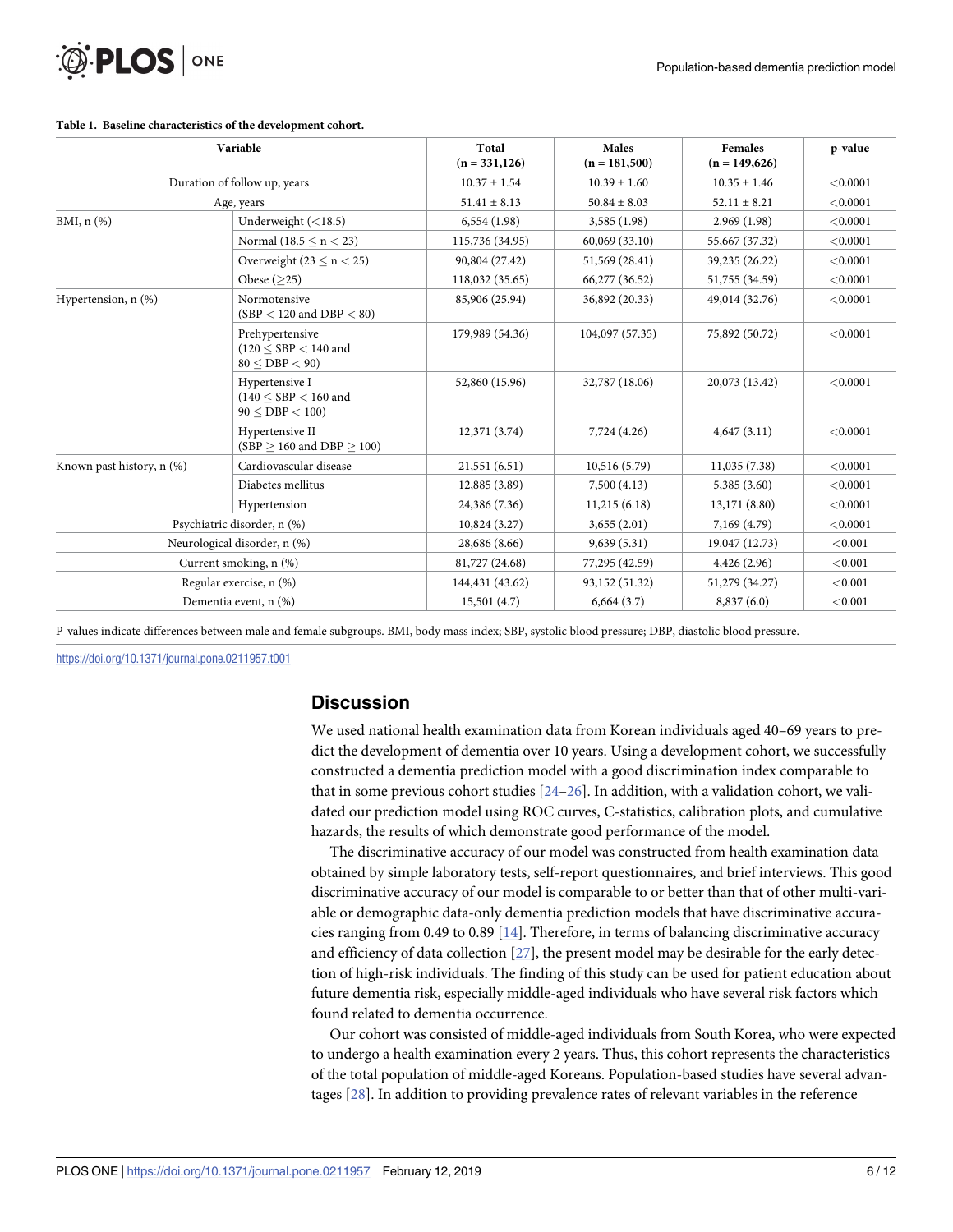<span id="page-6-0"></span>

|                                  |                                                                 | Total<br>$(n = 331, 126)$ |               |          |
|----------------------------------|-----------------------------------------------------------------|---------------------------|---------------|----------|
|                                  | Variable                                                        | <b>Hazard Ratio</b>       | 95% Cl        | p-value  |
| Age (5 years)                    |                                                                 | 1.99                      | $1.97 - 2.02$ | < 0.0001 |
| $Sex (ref = males)$              |                                                                 | 1.32                      | $1.27 - 1.37$ | < 0.0001 |
| BMI<br>$(ref = normal)$          | Underweight $(<18.5)$                                           | 1.12                      | $1.01 - 1.24$ | 0.0285   |
|                                  | Overweight (23 $\leq$ n $<$ 25)                                 | 0.93                      | $0.90 - 0.97$ | 0.0009   |
|                                  | Obese $($ >25 $)$                                               | 0.92                      | $0.89 - 0.96$ | < 0.0001 |
| Hypertension<br>$(ref = normal)$ | Prehypertensive<br>$(120 \leq$ SBP $< 140$ and<br>80 < DBP < 90 | 1.03                      | $1.02 - 1.11$ | 0.0084   |
|                                  | Hypertensive I<br>$(140 \leq$ SBP $< 160$ and<br>90 < DBP < 100 | 1.11                      | $1.06 - 1.17$ | < 0.0001 |
|                                  | Hypertensive II<br>(SBP $\geq$ 160 and DBP $\geq$ 100)          | 1.18                      | $1.08 - 1.27$ | < 0.0001 |
| Known past history               | Cardiovascular disease                                          | 1.44                      | $1.38 - 1.51$ | < 0.0001 |
|                                  | Diabetes mellitus                                               | 1.53                      | $1.45 - 1.62$ | < 0.0001 |
|                                  | Hypertension                                                    | 1.12                      | $1.07 - 1.17$ | < 0.0001 |
| Psychiatric disorder             |                                                                 | 1.59                      | $1.50 - 1.69$ | < 0.0001 |
| Neurological disorder            |                                                                 | 1.40                      | $1.34 - 1.46$ | < 0.0001 |
| Current smoking                  |                                                                 | 1.16                      | $1.11 - 1.21$ | < 0.0001 |
| No exercise                      |                                                                 | 1.18                      | $1.14 - 1.22$ | < 0.0001 |

#### **[Table](#page-4-0) 2. Hazard ratios for baseline variables in the development cohort.**

BMI, body mass index; SBP, systolic blood pressure; DBP, diastolic blood pressure; ref, reference; CI, confidence interval.

#### <https://doi.org/10.1371/journal.pone.0211957.t002>

population, they allow comparisons with future cross-sectional studies. They are also ideal for carrying out unbiased evaluations of relationships between variables. Therefore, our model allows the expansion and application of follow-up studies of populations in Korea or other countries.

To our knowledge, we are the first to develop a dementia prediction model for Koreans. Also, this is the first model developed using simple health examination data from Asians, although two other dementia prediction models already exist for Asians [\[29,30](#page-11-0)]. One model using data from Japanese adults aged 60–79 years reports risk factors similar to those in our study [\[30\]](#page-11-0). However, the primary goal of this Japanese study was to examine the effect of the APOE allele on dementia onset, which had a very different focus than that of our study. The other model, which was modified from the one developed for non-Asian people, was found to work well for Chinese older adults [[29](#page-11-0)]. However, there is still a lack of studies examining whether dementia prediction models for certain ethnic groups are applicable to other ethnic groups. In addition, no studies have examined the effect of ethnicity on dementia risk factors.

Another strength of our model is that it targets a middle-aged population. To allow the early identification and modification of risk factors, it would be optimal to develop a dementia prediction model for middle-aged people [\[31\]](#page-11-0). There are a few comparable multi-variable prediction models targeting middle-aged populations [[24](#page-11-0),[26,31\]](#page-11-0). All the models were constructed using data from non-Asian people and had discriminative accuracies between 0.7 and 0.8. One was a model constructed using level of education, occupational attainment, and APOE status [\[31\]](#page-11-0). The other two were CAIDE risk score models constructed using simple demographic data and health-related features [[24](#page-11-0),[26](#page-11-0)]. One CAIDE risk score model identifies age, low education, hypertension, hypercholesterolemia, and obesity as predictive of AD [\[26\]](#page-11-0). Although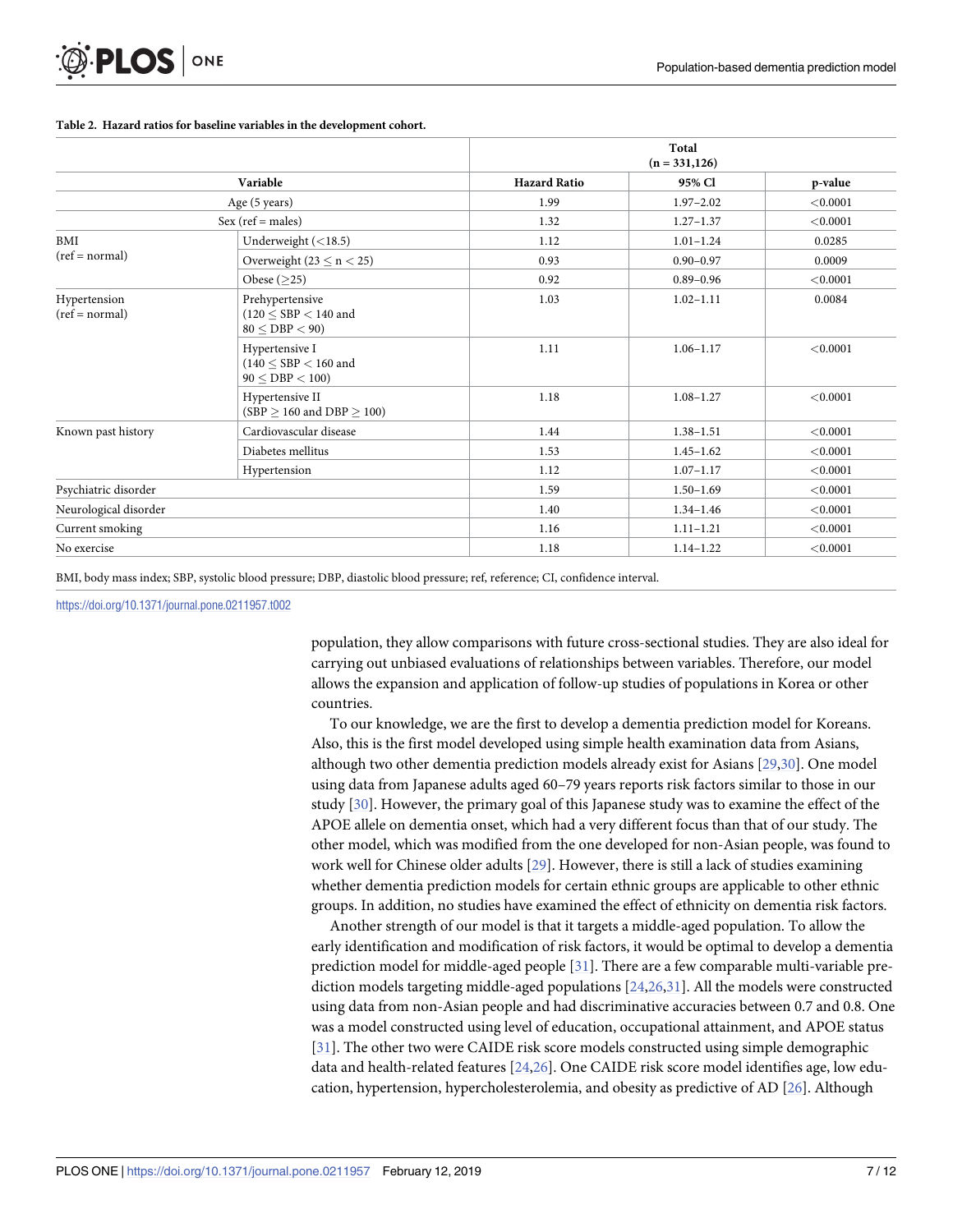

<span id="page-7-0"></span>

<https://doi.org/10.1371/journal.pone.0211957.g002>

some of our risk factors, such as age and hypertension, are similar to those in CAIDE risk score models for middle-aged cohorts, the predictive value of BMI differs among models [\[24,26\]](#page-11-0). In the present study, a BMI *<* 18.5 was a risk factor, whereas in the original CAIDE study, a BMI *>* 30 was predictive of dementia [[26](#page-11-0)]. Furthermore, in the model that predicted dementia using CAIDE risk scores in a United States middle-aged cohort, obesity was not a pronounced risk factor [\[24\]](#page-11-0). Among dementia prediction studies among older adults (i.e., *>*65 years of age), some report obesity as a risk factor [\[32,33\]](#page-11-0), whereas others report a low BMI as a risk factor [\[34\]](#page-11-0). According to a 2016 WHO report [\[35\]](#page-11-0), average BMI differs between Asia and the United States or Europe. In the United States, United Kingdom, and Australia, the average BMI for adults *>*18 years of age is 28.9 (28.5–29.3), 27.1 (26.6–27.6), and 27.1 (26.8–27.5), respectively, whereas the average BMI for Korean adults is 23.8 (23.5–24.0). Moreover, the Asia-Pacific classification of BMI has lower cutoffs for overweight and obese categories compared with the WHO classification [\[36\]](#page-11-0). Thus, the low obesity rate in our cohort may have contributed to no association between obesity and dementia onset. Furthermore, meta-analyses suggest a possibility of a U-shaped relationship between BMI and dementia in middle-aged populations [[37](#page-11-0),[38](#page-11-0)]. A recent prospective study conducted in a French cohort shows that rapid weight loss in people *>*65 years of age can contribute to the development of dementia as a preclinical change or a result of malnutrition [\[39\]](#page-11-0). BMI is considered a modifiable risk factor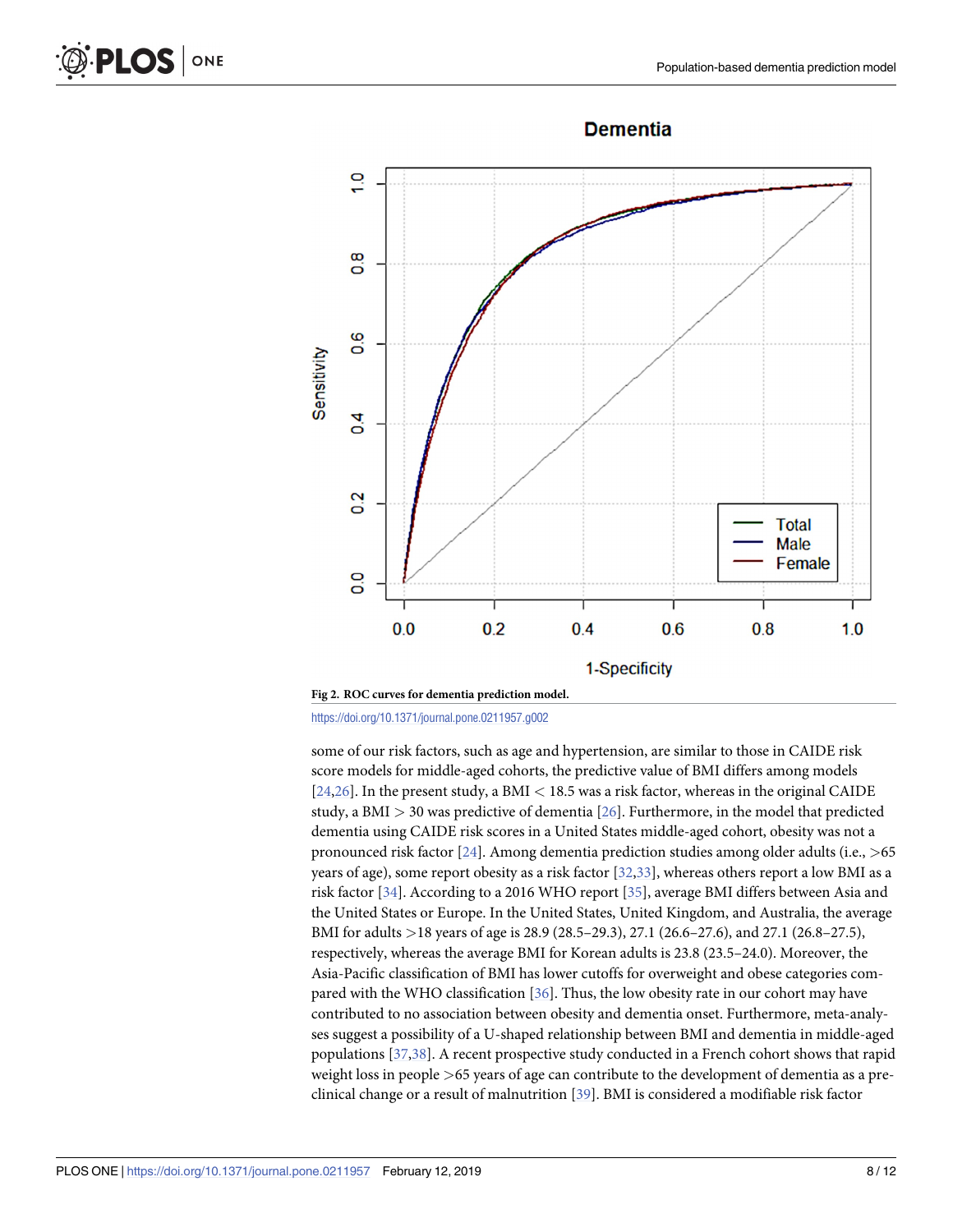<span id="page-8-0"></span>



<https://doi.org/10.1371/journal.pone.0211957.g003>

along with smoking and alcohol drinking. However, further studies are needed to determine the optimal modification of BMI and to compare the association of BMI with dementia between different countries. The effects of risk factor modification on the development of dementia should also be investigated prospectively.

This study has some limitations. First, we did not include measurements of cognitive function. Although we intended to predict dementia without any measurement of cognitive function, gathering this information could have allowed us to compare the performance of our model with that of previous models and to further validate its predictability. Second, we targeted all-cause dementia, not specifically AD or VD. Thus, our prediction model using health examination data is not appropriate for identifying or predicting risk factors that could contribute to the occurrence of specific dementias. However, AD and VD share several risk factors, and most cases of dementia involve brain damage with a neurodegenerative or vascular insult [\[40\]](#page-11-0). Therefore, our model could be used for predicting overall dementia without specifying its type. Third, the follow-up period was only 10 years, which is relatively short considering that our targeted population was middle-aged people. We will continue to follow up this population and conduct further studies to overcome this limitation.

## **Conclusions**

Our results suggest that the dementia prediction model can be constructed using information from simple, routine health examinations of middle-aged people and can be used to detect individuals with a high risk of developing dementia and administer early interventions via lifestyle modifications.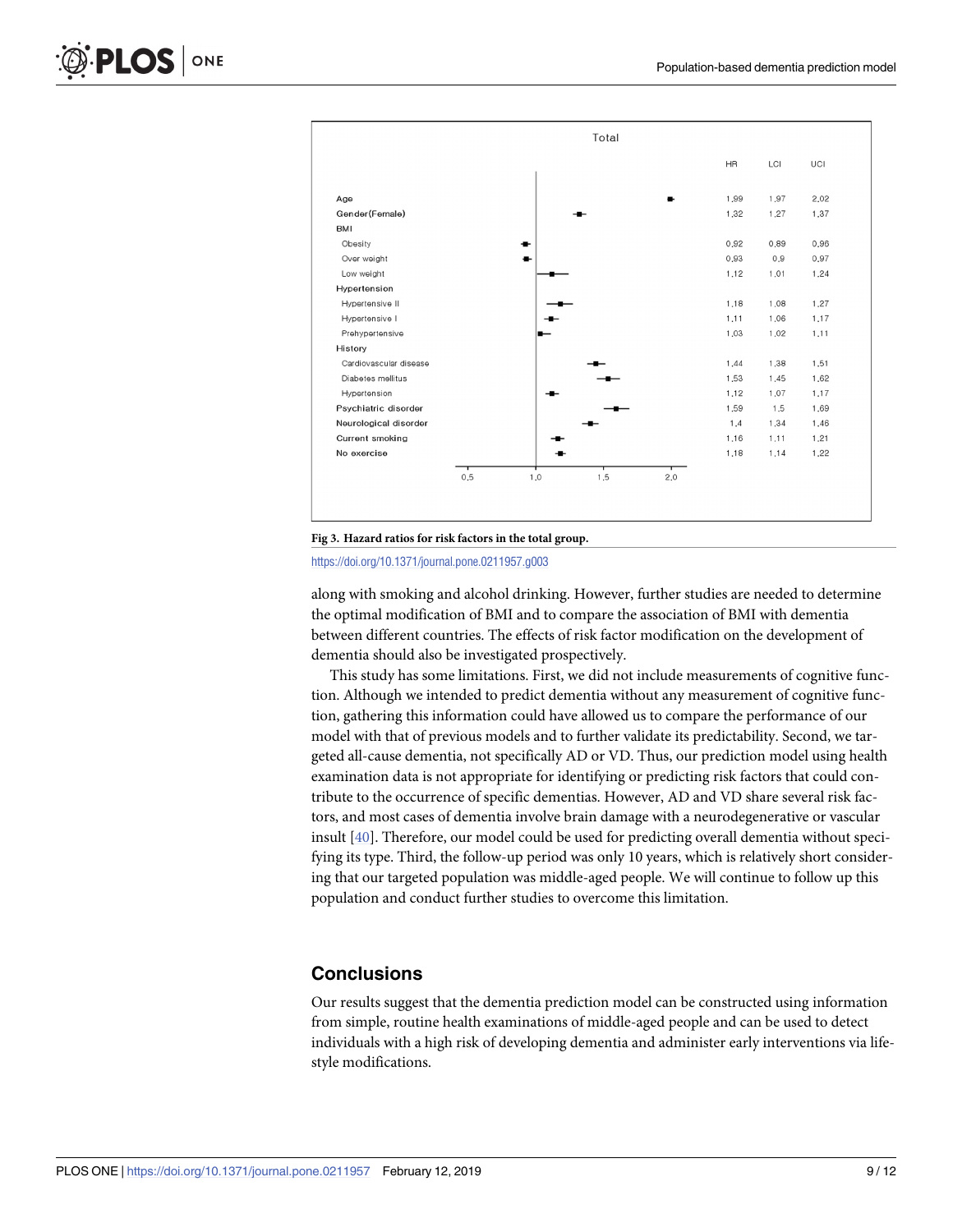# <span id="page-9-0"></span>**Supporting information**

**S1 [Table.](http://www.plosone.org/article/fetchSingleRepresentation.action?uri=info:doi/10.1371/journal.pone.0211957.s001) Dementia event rate in the development and validation cohorts (7:3).** (DOCX)

**S2 [Table.](http://www.plosone.org/article/fetchSingleRepresentation.action?uri=info:doi/10.1371/journal.pone.0211957.s002) Baseline characteristics of the validation cohort.** (DOCX)

**S3 [Table.](http://www.plosone.org/article/fetchSingleRepresentation.action?uri=info:doi/10.1371/journal.pone.0211957.s003) Hazard ratios for baseline variables in the development cohort by sex.** (DOCX)

**S4 [Table.](http://www.plosone.org/article/fetchSingleRepresentation.action?uri=info:doi/10.1371/journal.pone.0211957.s004) Model performance of dementia prediction.** (DOCX)

**S1 [Fig](http://www.plosone.org/article/fetchSingleRepresentation.action?uri=info:doi/10.1371/journal.pone.0211957.s005). Calibration plot for the total group.** (TIF)

**S2 [Fig](http://www.plosone.org/article/fetchSingleRepresentation.action?uri=info:doi/10.1371/journal.pone.0211957.s006). Calibration plots for sex-specific subgroups.** (TIF)

**S3 [Fig](http://www.plosone.org/article/fetchSingleRepresentation.action?uri=info:doi/10.1371/journal.pone.0211957.s007). Cumulative hazards for risk groups.** (TIF)

**S4 [Fig](http://www.plosone.org/article/fetchSingleRepresentation.action?uri=info:doi/10.1371/journal.pone.0211957.s008). Hazard ratios for risk factors in sex-specific subgroups.** (TIF)

# **Author Contributions**

**Conceptualization:** Ji Min Sung, Woo Jung Kim, Suk Kyoon An, Eun Lee.

**Data curation:** Hyuk-Jae Chang.

**Formal analysis:** Kyung Mee Park, Ji Min Sung, Woo Jung Kim, Suk Kyoon An, Eun Lee.

**Funding acquisition:** Eun Lee, Hyuk-Jae Chang.

**Investigation:** Kyung Mee Park, Ji Min Sung.

**Methodology:** Ji Min Sung, Woo Jung Kim, Kee Namkoong.

**Project administration:** Woo Jung Kim, Hyuk-Jae Chang.

**Software:** Ji Min Sung.

**Supervision:** Suk Kyoon An, Kee Namkoong, Eun Lee, Hyuk-Jae Chang.

**Validation:** Kyung Mee Park, Ji Min Sung, Woo Jung Kim, Eun Lee.

**Visualization:** Kyung Mee Park, Ji Min Sung.

**Writing – original draft:** Kyung Mee Park, Ji Min Sung, Eun Lee.

**Writing – review & editing:** Kyung Mee Park, Woo Jung Kim, Suk Kyoon An, Kee Namkoong, Eun Lee, Hyuk-Jae Chang.

#### **References**

**[1](#page-1-0).** Ritchie CW, Molinuevo JL, Truyen L, Satlin A, Van der Geyten S, Lovestone S, et al. Development of interventions for the secondary prevention of Alzheimer's dementia: the European Prevention of Alzheimer's Dementia (EPAD) project. Lancet Psychiatry. 2016; 3: 179–186. [https://doi.org/10.1016/S2215-](https://doi.org/10.1016/S2215-0366(15)00454-X) [0366\(15\)00454-X](https://doi.org/10.1016/S2215-0366(15)00454-X) PMID: [26683239](http://www.ncbi.nlm.nih.gov/pubmed/26683239)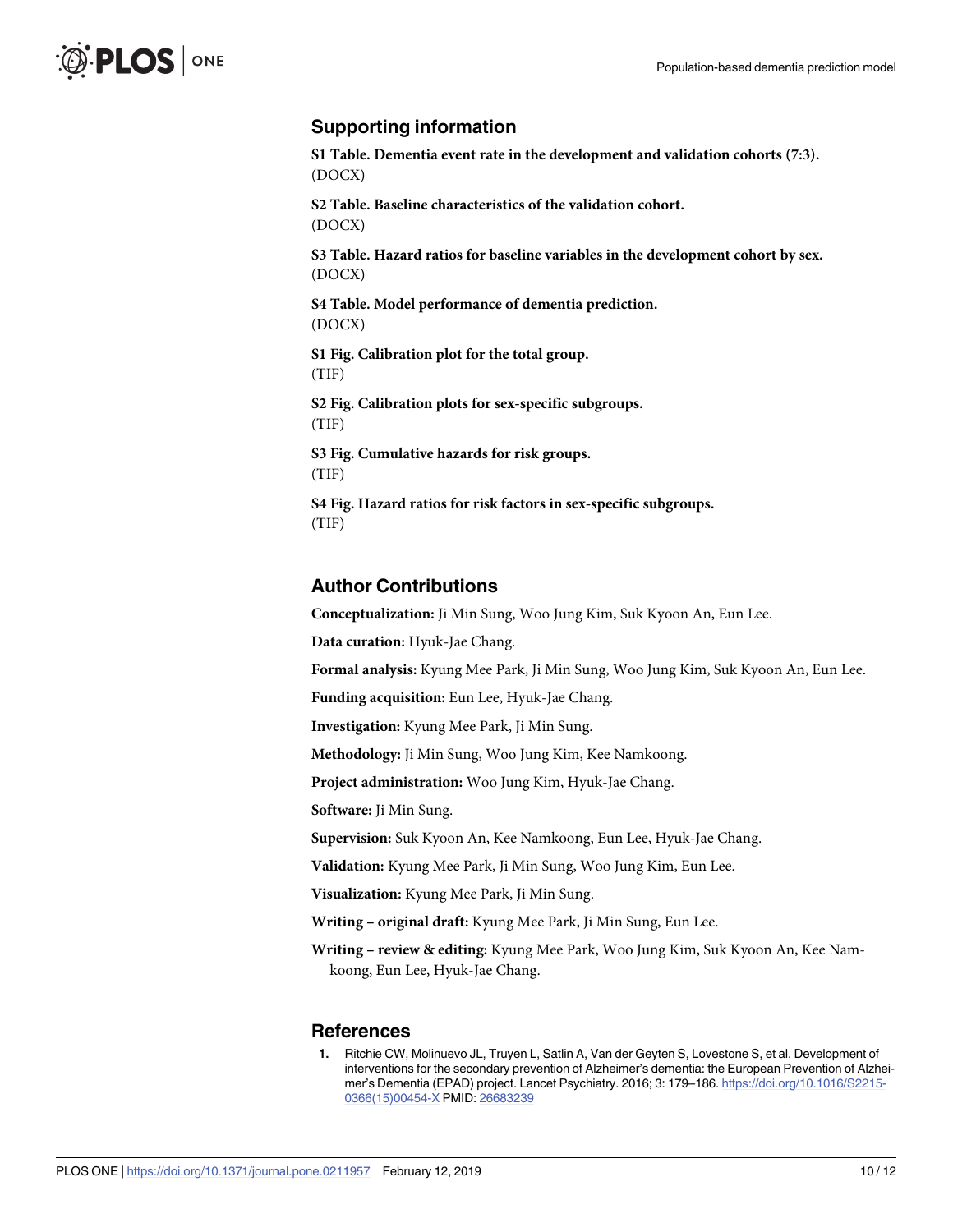- <span id="page-10-0"></span>**[2](#page-1-0).** Qiu C, Kivipelto M, von Strauss E. Epidemiology of Alzheimer's disease: occurrence, determinants, and strategies toward intervention. Dialogues Clin Neurosci. 2009; 11: 111–128. PMID: [19585947](http://www.ncbi.nlm.nih.gov/pubmed/19585947)
- **[3](#page-1-0).** Szeto JY, Lewis SJ. Current Treatment Options for Alzheimer's Disease and Parkinson's Disease Dementia. Curr Neuropharmacol. 2016; 14: 326–338. [https://doi.org/10.2174/](https://doi.org/10.2174/1570159X14666151208112754) [1570159X14666151208112754](https://doi.org/10.2174/1570159X14666151208112754) PMID: [26644155](http://www.ncbi.nlm.nih.gov/pubmed/26644155)
- **[4](#page-1-0).** Norton S, Matthews FE, Barnes DE, Yaffe K, Brayne C. Potential for primary prevention of Alzheimer's disease: an analysis of population-based data. Lancet Neurol. 2014; 13: 788–794. [https://doi.org/10.](https://doi.org/10.1016/S1474-4422(14)70136-X) [1016/S1474-4422\(14\)70136-X](https://doi.org/10.1016/S1474-4422(14)70136-X) PMID: [25030513](http://www.ncbi.nlm.nih.gov/pubmed/25030513)
- **[5](#page-1-0).** Barnes DE, Yaffe K. The projected effect of risk factor reduction on Alzheimer's disease prevalence. Lancet Neurol. 2011; 10: 819–828. [https://doi.org/10.1016/S1474-4422\(11\)70072-2](https://doi.org/10.1016/S1474-4422(11)70072-2) PMID: [21775213](http://www.ncbi.nlm.nih.gov/pubmed/21775213)
- **[6](#page-1-0).** Roman GC, Nash DT, Fillit H. Translating current knowledge into dementia prevention. Alzheimer Dis Assoc Disord. 2012; 26: 295–299. <https://doi.org/10.1097/WAD.0b013e31825cbc4b> PMID: [22710935](http://www.ncbi.nlm.nih.gov/pubmed/22710935)
- **[7](#page-1-0).** Attems J, Jellinger KA. The overlap between vascular disease and Alzheimer's disease—lessons from pathology. BMC Med. 2014; 12: 206. <https://doi.org/10.1186/s12916-014-0206-2> PMID: [25385447](http://www.ncbi.nlm.nih.gov/pubmed/25385447)
- **[8](#page-1-0).** Casserly I, Topol E. Convergence of atherosclerosis and Alzheimer's disease: inflammation, cholesterol, and misfolded proteins. Lancet. 2004; 363: 1139–1146. [https://doi.org/10.1016/S0140-6736\(04\)](https://doi.org/10.1016/S0140-6736(04)15900-X) [15900-X](https://doi.org/10.1016/S0140-6736(04)15900-X) PMID: [15064035](http://www.ncbi.nlm.nih.gov/pubmed/15064035)
- **9.** Gorelick PB, Scuteri A, Black SE, Decarli C, Greenberg SM, Iadecola C, et al. Vascular contributions to cognitive impairment and dementia: a statement for healthcare professionals from the american heart association/american stroke association. Stroke. 2011; 42: 2672–2713. [https://doi.org/10.1161/STR.](https://doi.org/10.1161/STR.0b013e3182299496) [0b013e3182299496](https://doi.org/10.1161/STR.0b013e3182299496) PMID: [21778438](http://www.ncbi.nlm.nih.gov/pubmed/21778438)
- **[10](#page-1-0).** Meng XF, Yu JT, Wang HF, Tan MS, Wang C, Tan CC, et al. Midlife vascular risk factors and the risk of Alzheimer's disease: a systematic review and meta-analysis. J Alzheimers Dis. 2014; 42: 1295–1310. <https://doi.org/10.3233/JAD-140954> PMID: [25024338](http://www.ncbi.nlm.nih.gov/pubmed/25024338)
- **[11](#page-1-0).** Launer LJ, Hughes TM, White LR. Microinfarcts, brain atrophy, and cognitive function: the Honolulu Asia Aging Study Autopsy Study. Ann Neurol. 2011; 70: 774–780. <https://doi.org/10.1002/ana.22520> PMID: [22162060](http://www.ncbi.nlm.nih.gov/pubmed/22162060)
- **[12](#page-1-0).** Schneider JA, Bennett DA. Where vascular meets neurodegenerative disease. Stroke. 2010; 41: S144–146. <https://doi.org/10.1161/STROKEAHA.110.598326> PMID: [20876491](http://www.ncbi.nlm.nih.gov/pubmed/20876491)
- **[13](#page-1-0).** Stephan BC, Kurth T, Matthews FE, Brayne C, Dufouil C. Dementia risk prediction in the population: are screening models accurate? Nat Rev Neurol. 2010; 6: 318–326. [https://doi.org/10.1038/nrneurol.2010.](https://doi.org/10.1038/nrneurol.2010.54) [54](https://doi.org/10.1038/nrneurol.2010.54) PMID: [20498679](http://www.ncbi.nlm.nih.gov/pubmed/20498679)
- **[14](#page-1-0).** Tang EY, Harrison SL, Errington L, Gordon MF, Visser PJ, Novak G, et al. Current Developments in Dementia Risk Prediction Modelling: An Updated Systematic Review. PLoS One. 2015; 10: e0136181. <https://doi.org/10.1371/journal.pone.0136181> PMID: [26334524](http://www.ncbi.nlm.nih.gov/pubmed/26334524)
- **[15](#page-1-0).** Barnes DE, Covinsky KE, Whitmer RA, Kuller LH, Lopez OL, Yaffe K. Predicting risk of dementia in older adults: The late-life dementia risk index. Neurology. 2009; 73: 173–179. [https://doi.org/10.1212/](https://doi.org/10.1212/WNL.0b013e3181a81636) [WNL.0b013e3181a81636](https://doi.org/10.1212/WNL.0b013e3181a81636) PMID: [19439724](http://www.ncbi.nlm.nih.gov/pubmed/19439724)
- **[16](#page-1-0).** Seshadri S, Fitzpatrick AL, Ikram MA, DeStefano AL, Gudnason V, Boada M, et al. Genome-wide analysis of genetic loci associated with Alzheimer disease. JAMA. 2010; 303: 1832–1840. [https://doi.org/](https://doi.org/10.1001/jama.2010.574) [10.1001/jama.2010.574](https://doi.org/10.1001/jama.2010.574) PMID: [20460622](http://www.ncbi.nlm.nih.gov/pubmed/20460622)
- **[17](#page-1-0).** Jack CR Jr., Knopman DS, Jagust WJ, Shaw LM, Aisen PS, Weiner MW, et al. Hypothetical model of dynamic biomarkers of the Alzheimer's pathological cascade. Lancet Neurol. 2010; 9: 119-128. [https://](https://doi.org/10.1016/S1474-4422(09)70299-6) [doi.org/10.1016/S1474-4422\(09\)70299-6](https://doi.org/10.1016/S1474-4422(09)70299-6) PMID: [20083042](http://www.ncbi.nlm.nih.gov/pubmed/20083042)
- **[18](#page-1-0).** Seong SC, Kim YY, Park SK, Khang YH, Kim HC, Park JH, et al. Cohort profile: the National Health Insurance Service-National Health Screening Cohort (NHIS-HEALS) in Korea. BMJ Open. 2017; 7: e016640. <https://doi.org/10.1136/bmjopen-2017-016640> PMID: [28947447](http://www.ncbi.nlm.nih.gov/pubmed/28947447)
- **[19](#page-2-0).** SAS Institute Inc. SAS/STAT® 14.1 User's Guide: The MI Procedure [cited 26 Dec 2018]. Database: User's Guide [Internet]. Available from: [https://support.sas.com/documentation/onlinedoc/stat/141/mi.](https://support.sas.com/documentation/onlinedoc/stat/141/mi.pdf) [pdf](https://support.sas.com/documentation/onlinedoc/stat/141/mi.pdf).
- **[20](#page-4-0).** Zweig MH, Campbell G. Receiver-operating characteristic (ROC) plots: a fundamental evaluation tool in clinical medicine. Clin Chem. 1993; 39: 561–577. PMID: [8472349](http://www.ncbi.nlm.nih.gov/pubmed/8472349)
- **[21](#page-4-0).** Cook NR. Statistical evaluation of prognostic versus diagnostic models: beyond the ROC curve. Clinical chemistry. 2008; 54: 17–23. <https://doi.org/10.1373/clinchem.2007.096529> PMID: [18024533](http://www.ncbi.nlm.nih.gov/pubmed/18024533)
- **[22](#page-4-0).** Vuk M, Curk Tz. ROC Curve, Lift Chart and Calibration Plot. Metodoloˇski zvezki. 2006; 3: 89–108.
- **[23](#page-4-0).** Fenlon C, O'Grady L, Doherty ML, Dunnion J. A discussion of calibration techniques for evaluating binary and categorical predictive models. Prev Vet Med. 2018; 149: 107–114. [https://doi.org/10.1016/j.](https://doi.org/10.1016/j.prevetmed.2017.11.018) [prevetmed.2017.11.018](https://doi.org/10.1016/j.prevetmed.2017.11.018) PMID: [29290291](http://www.ncbi.nlm.nih.gov/pubmed/29290291)